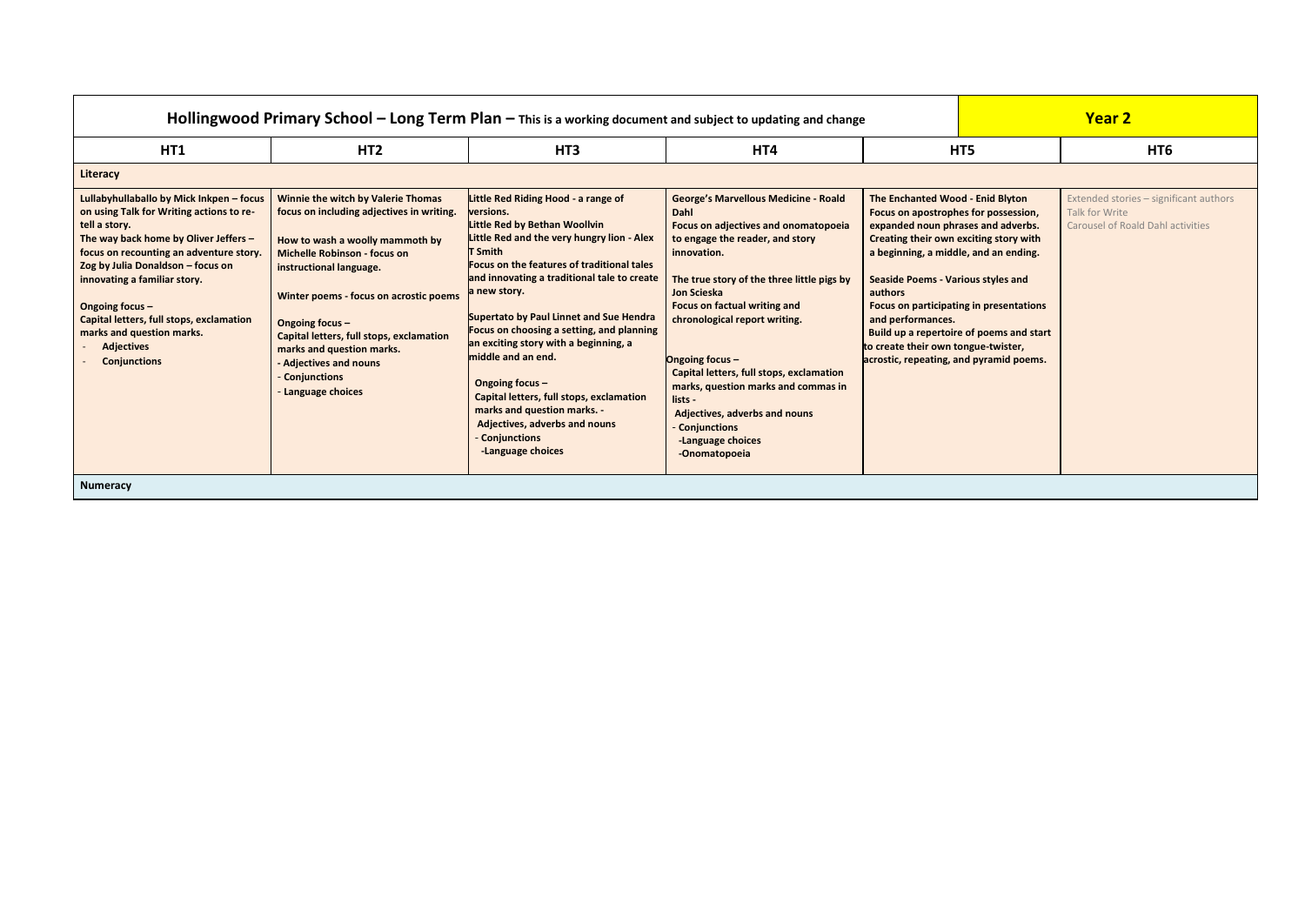| Place value<br>Count in steps of 2, 3, and 5 from 0, and<br>in tens from any number, forward and<br>backward<br>Recognise the place value of each digit in<br>a two-digit number (tens, ones)<br>Identify, represent and estimate numbers<br>using different representations, including<br>the number line<br>Compare and order numbers<br>from 0 up to 100. Use $\lt$ , $>$ and = signs<br>Read and write numbers to at least 100 in<br>numerals and in words<br><b>Adding and subtraction</b><br><b>Recall and use addition and</b><br>subtraction facts to 20 fluently, and<br>derive and use related facts up to 100 | <b>Money</b> | <b>Addition and Subtraction</b><br><b>Add and subtract numbers</b><br>using concrete objects, pictorial<br>representations, and mentally,<br>including: a two-digit number<br>and ones, a two-digit number<br>and tens two two-digit<br>numbers adding three one-digit<br>numbers Show that addition of<br>two numbers can be done in<br>any order (commutative) and<br>subtraction of one number<br>from another cannot<br>Recognise and use the inverse<br>relationship between addition<br>and subtraction and use this to<br>check calculations and solve<br>missing number problems<br>Recognise and use symbols for<br>pounds $(E)$ and pence $(p)$<br>Combine amounts to make a<br>particular value<br><b>Find different combinations of</b><br>coins that equal the same<br>amounts of money<br>Solve simple problems in a<br>practical context involving<br>addition and subtraction of<br>money of the same unit,<br>including giving change. | <b>Multiplication and Division</b><br>Recall and use multiplication and division<br>facts for the 2, 5 and 10 multiplication<br>tables, including recognising odd and<br>even numbers<br>Calculate mathematical statements for<br>multiplication and division within the<br>multiplication tables and write them<br>using the multiplication $(x)$ , division $(\div)$<br>and equals $(=)$ signs<br>Show that multiplication of 2 numbers<br>can be done in any order (commutative)<br>and division of 1 number by another<br><b>cannot</b><br>Solve problems involving multiplication<br>and division, using materials, arrays,<br>repeated addition, mental methods, and<br>multiplication and division facts,<br>including problems in contexts | <b>Fractions</b><br>Recognise, find, name and write<br>fractions $\frac{1}{3}$ , $\frac{1}{4}$ , 2/4 and $\frac{3}{4}$ of a length,<br>shape, set of objects or quantity<br>Write simple fractions for example, 1/2<br>of $6 = 3$ and recognise the equivalence<br>of $2/4$ and $1/2$ .<br><b>Statistics</b><br>Interpret and construct simple<br>pictograms, tally charts, block diagrams<br>and simple tables<br>Ask and answer simple questions by<br>counting the number of objects in each<br>category and sorting the categories by<br>quantity. Ask and answer questions<br>about totalling and comparing<br>categorical data.<br><b>Geometry - Properties of Shape</b><br>Identify and describe the properties of<br>2-D shapes, including the number of<br>sides and line symmetry in a vertical line<br>Identify and describe the properties of<br>3-D shapes, including the number of<br>edges, vertices and faces identify 2-D<br>shapes on the surface of 3-D shapes,<br>[for example, a circle on a cylinder and a<br>triangle on a pyramid]<br>Compare and sort common 2-D and 3-D<br>shapes and everyday objects | <b>SATs Revision</b><br><b>Reasoning and problem solving skills</b><br><b>Revision - Number - Addition and</b><br><b>Subtraction</b><br><b>Addition and Subtraction bridging 10</b><br><b>Subtraction as a difference</b><br>Adding and subtracting two-digit and<br>single-digit numbers<br>Adding and subtracting two-digit<br>numbers and multiples of ten<br>Adding two-digit numbers and two-digit<br>numbers<br>Subtraction - Two two-digit numbers |
|--------------------------------------------------------------------------------------------------------------------------------------------------------------------------------------------------------------------------------------------------------------------------------------------------------------------------------------------------------------------------------------------------------------------------------------------------------------------------------------------------------------------------------------------------------------------------------------------------------------------------|--------------|---------------------------------------------------------------------------------------------------------------------------------------------------------------------------------------------------------------------------------------------------------------------------------------------------------------------------------------------------------------------------------------------------------------------------------------------------------------------------------------------------------------------------------------------------------------------------------------------------------------------------------------------------------------------------------------------------------------------------------------------------------------------------------------------------------------------------------------------------------------------------------------------------------------------------------------------------------|----------------------------------------------------------------------------------------------------------------------------------------------------------------------------------------------------------------------------------------------------------------------------------------------------------------------------------------------------------------------------------------------------------------------------------------------------------------------------------------------------------------------------------------------------------------------------------------------------------------------------------------------------------------------------------------------------------------------------------------------------|----------------------------------------------------------------------------------------------------------------------------------------------------------------------------------------------------------------------------------------------------------------------------------------------------------------------------------------------------------------------------------------------------------------------------------------------------------------------------------------------------------------------------------------------------------------------------------------------------------------------------------------------------------------------------------------------------------------------------------------------------------------------------------------------------------------------------------------------------------------------------------------------------------------------------------------------------------------------------------------------------------------------------------------------------------------------------------------------------------------------------------|-----------------------------------------------------------------------------------------------------------------------------------------------------------------------------------------------------------------------------------------------------------------------------------------------------------------------------------------------------------------------------------------------------------------------------------------------------------|
|--------------------------------------------------------------------------------------------------------------------------------------------------------------------------------------------------------------------------------------------------------------------------------------------------------------------------------------------------------------------------------------------------------------------------------------------------------------------------------------------------------------------------------------------------------------------------------------------------------------------------|--------------|---------------------------------------------------------------------------------------------------------------------------------------------------------------------------------------------------------------------------------------------------------------------------------------------------------------------------------------------------------------------------------------------------------------------------------------------------------------------------------------------------------------------------------------------------------------------------------------------------------------------------------------------------------------------------------------------------------------------------------------------------------------------------------------------------------------------------------------------------------------------------------------------------------------------------------------------------------|----------------------------------------------------------------------------------------------------------------------------------------------------------------------------------------------------------------------------------------------------------------------------------------------------------------------------------------------------------------------------------------------------------------------------------------------------------------------------------------------------------------------------------------------------------------------------------------------------------------------------------------------------------------------------------------------------------------------------------------------------|----------------------------------------------------------------------------------------------------------------------------------------------------------------------------------------------------------------------------------------------------------------------------------------------------------------------------------------------------------------------------------------------------------------------------------------------------------------------------------------------------------------------------------------------------------------------------------------------------------------------------------------------------------------------------------------------------------------------------------------------------------------------------------------------------------------------------------------------------------------------------------------------------------------------------------------------------------------------------------------------------------------------------------------------------------------------------------------------------------------------------------|-----------------------------------------------------------------------------------------------------------------------------------------------------------------------------------------------------------------------------------------------------------------------------------------------------------------------------------------------------------------------------------------------------------------------------------------------------------|

| ving skills   | Number Bonds<br>Subtraction<br>Multiplication<br>Division |
|---------------|-----------------------------------------------------------|
| n and         |                                                           |
| ridging 10    |                                                           |
| digit and     |                                                           |
| -digit<br>en  |                                                           |
| and two-digit |                                                           |
| numbers       |                                                           |
|               |                                                           |
|               |                                                           |
|               |                                                           |
|               |                                                           |
|               |                                                           |
|               |                                                           |
|               |                                                           |

| Science |  |  |
|---------|--|--|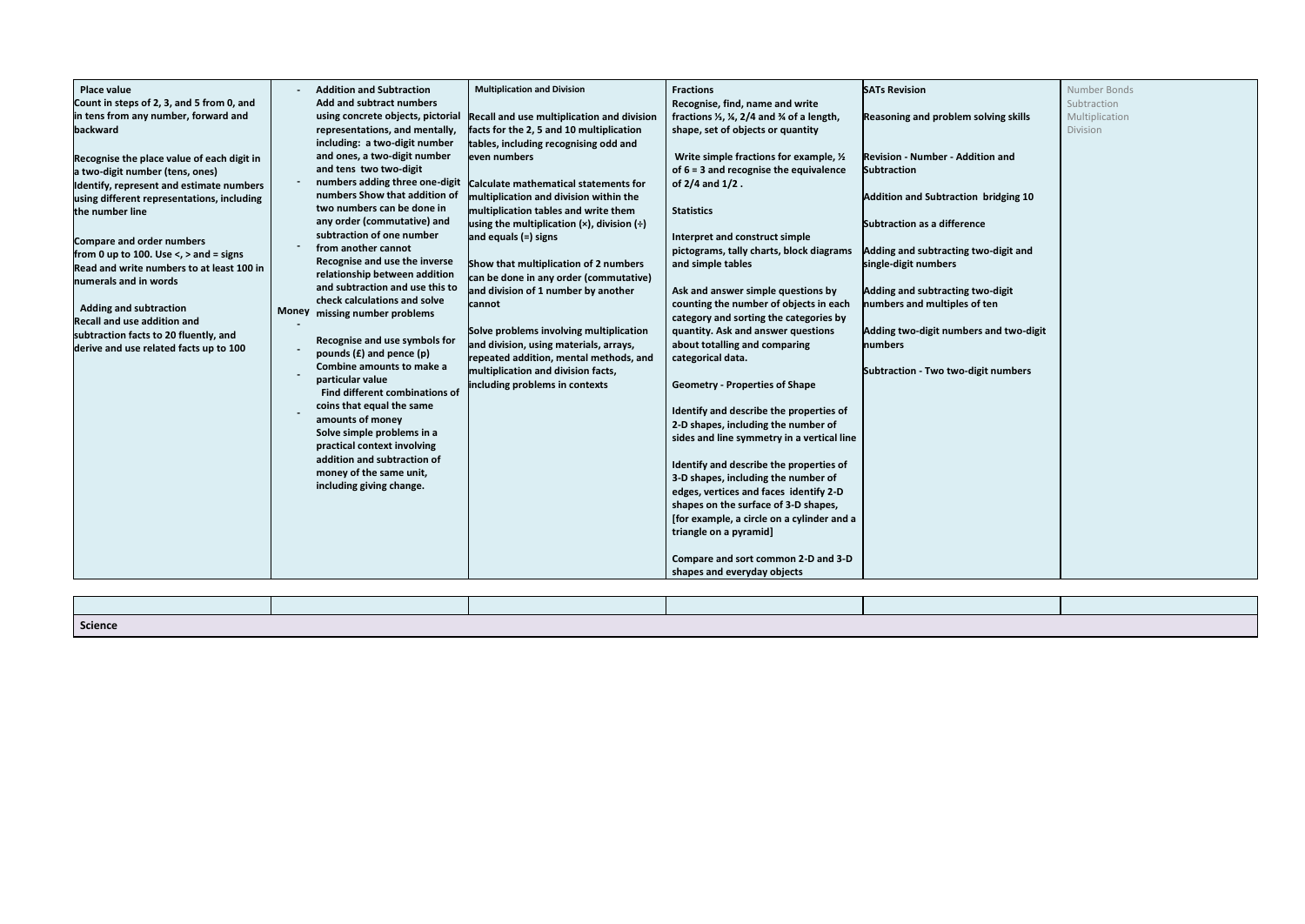| <b>Animals including humans</b><br>To be able to identify that most living<br>things live in habitats to which they are<br>suited<br>To be able to describe how different<br>habitats provide for the basic needs of<br>different kinds of animals and their<br>survival.<br>To be able to identify that most living<br>things live in habitats to which they are<br>suited.<br>Notice that animals including humans<br>have offspring which grow into adults.<br>To know and understand the human life<br>cycle.<br>Topic including Geography, History, Art & Design and Technology                                                                                                                                                                                                                 | <b>Materials</b><br>To observe closely, using simple<br>equipment.<br>Identify and classify different materials.<br>To use their observation and ideas to<br>suggest answers to questions about the<br>properties and uses of different<br>materials.<br>To identify and compare the suitability<br>of a variety of everyday materials for<br>particular uses.<br>To find out how the shapes of solid<br>objects made from some materials can<br>be changed by squashing, bending,<br>twisting and stretching. |                                                                                                                                                                                                                                                                                                                                                                                                                                                                                                                                                                                                                                                                                                                                                                                                                                                                                                                                                                                                                                                                                                                                                                                                                                                                   |                                                                                                                                                                                                                                                                                                                                                                                                                                                                                                                                                                                                                                                                                                                                                                                                                                                                                                                                                                                                                                                                                                                  | <b>Plants</b><br>To gather and record data to help in<br>answering questions.<br>To perform simple tests.<br>To observe and describe how seeds and<br>bulbs grow into mature plants.<br>To find out and describe how plants need<br>water, light and a suitable temperature to<br>grow and stay healthy. |
|------------------------------------------------------------------------------------------------------------------------------------------------------------------------------------------------------------------------------------------------------------------------------------------------------------------------------------------------------------------------------------------------------------------------------------------------------------------------------------------------------------------------------------------------------------------------------------------------------------------------------------------------------------------------------------------------------------------------------------------------------------------------------------------------------|----------------------------------------------------------------------------------------------------------------------------------------------------------------------------------------------------------------------------------------------------------------------------------------------------------------------------------------------------------------------------------------------------------------------------------------------------------------------------------------------------------------|-------------------------------------------------------------------------------------------------------------------------------------------------------------------------------------------------------------------------------------------------------------------------------------------------------------------------------------------------------------------------------------------------------------------------------------------------------------------------------------------------------------------------------------------------------------------------------------------------------------------------------------------------------------------------------------------------------------------------------------------------------------------------------------------------------------------------------------------------------------------------------------------------------------------------------------------------------------------------------------------------------------------------------------------------------------------------------------------------------------------------------------------------------------------------------------------------------------------------------------------------------------------|------------------------------------------------------------------------------------------------------------------------------------------------------------------------------------------------------------------------------------------------------------------------------------------------------------------------------------------------------------------------------------------------------------------------------------------------------------------------------------------------------------------------------------------------------------------------------------------------------------------------------------------------------------------------------------------------------------------------------------------------------------------------------------------------------------------------------------------------------------------------------------------------------------------------------------------------------------------------------------------------------------------------------------------------------------------------------------------------------------------|----------------------------------------------------------------------------------------------------------------------------------------------------------------------------------------------------------------------------------------------------------------------------------------------------------|
| Geography - Around the world To<br>name and locate the world's seven<br>continents.<br>To use world maps, atlases and globes<br>to identify The UK and its countries, as<br>well as countries, continents and<br>oceans. To use simple compass<br>directions. To use locational and<br>directional language.<br>To use basic Geographical vocabulary to<br>refer to key physical and human features.<br>To begin to use aerial photographs and<br>plan perspectives<br><b>History - Famous Nurse</b><br>To identify people from the present and<br>past who are famous.<br>To identify how people became famous.<br>To infer information from pictures of the<br>past.<br>Explain how some people have helped us<br>to have better lives.<br>To be able to compare significant<br>historical people. | Yayoi Kusama<br>Art -<br><b>Artist stuinting and PrintingTo become</b><br>Skills - oficient in painting techniques.<br>To use painting to develop and<br>share their ideas, experiences<br>and imagination.<br>To become proficient in other<br>art, craft and design techniques<br>$-$ printing.<br>To develop a wide range of art<br>and design techniques in using<br>colour and texture.                                                                                                                   | Design and Technology - Healthy Dips<br>Explore and evaluate a range of existing<br>products.<br>Select from and use a wide range of<br>ingredients, according to their<br>characteristics.<br>Develop, ideas through talking, mock-ups<br>Use the basic principles of a healthy and<br>varied diet to prepare dishes<br>Select from and use a range of tools and<br>equipment to perform practical tasks<br>Design purposeful, functional, appealing<br>products for themselves and other users<br>based on design criteria.<br>Select from and use a range of tools and<br>equipment to perform practical tasks<br>Evaluate their ideas and products against<br>design criteria technical knowledge<br><b>History - Flying Women</b><br>To learn about the lives and achievements To compare Bradford and N&L.<br>of Amy Johnson, Amelia Earhart and Helen Art - Henri Matisse<br>Sharman.<br>To compare the lives and achievements of within the work of artists, crafts people<br>Amy Johnson, Amelia Earhart and Helen<br>Sharman.<br>To understand why the achievements of<br>these women are significant.<br>To understand changes in society and<br>technology.<br>To be aware of the legacy left by Amy<br>Johnson, Amelia Earhart and Helen<br>Sharman. | <b>Geography - Newfoundland and</b><br>Labrador<br>To know that N&L is located in Canada,<br>North America, and locate it on a map or<br>globe.<br>To know that Newfoundland is an island<br>and the mainland sector is Labrador.<br>To make links to the Y2 history topic, Flying<br>Women, as Amelia Earheart flew across the<br>Atlantic.<br>To know the position of the UK/Bradford,<br>and to know that N&L is near the North<br>Pole.<br>To use location and directional language:<br>this will include, near, far, left/right,<br>above/below and compass directions<br>(North, South, East and West).<br>To learn about the physical and human<br>geography of N&L.<br><b>Explore the similarities and differences</b><br>and designers in different times and<br>cultures.<br><b>Experiment with the visual element of</b><br>colour.<br>Mix a range of secondary colours, shades<br>and tones.<br><b>Record and explore ideas from first hand</b><br>experiences.<br>Ask and answer questions about the<br>starting points for their work and the<br>processes they have used. Develop their<br>ideas. |                                                                                                                                                                                                                                                                                                          |

| to help in                      |  |
|---------------------------------|--|
| w seeds and<br>nts.             |  |
| w plants need<br>temperature to |  |
|                                 |  |
|                                 |  |

| Famous historical people<br>Florence Nightingale<br>Mary Seacole<br>Sir Titus Salt<br>Trip to Saltaire |
|--------------------------------------------------------------------------------------------------------|
|                                                                                                        |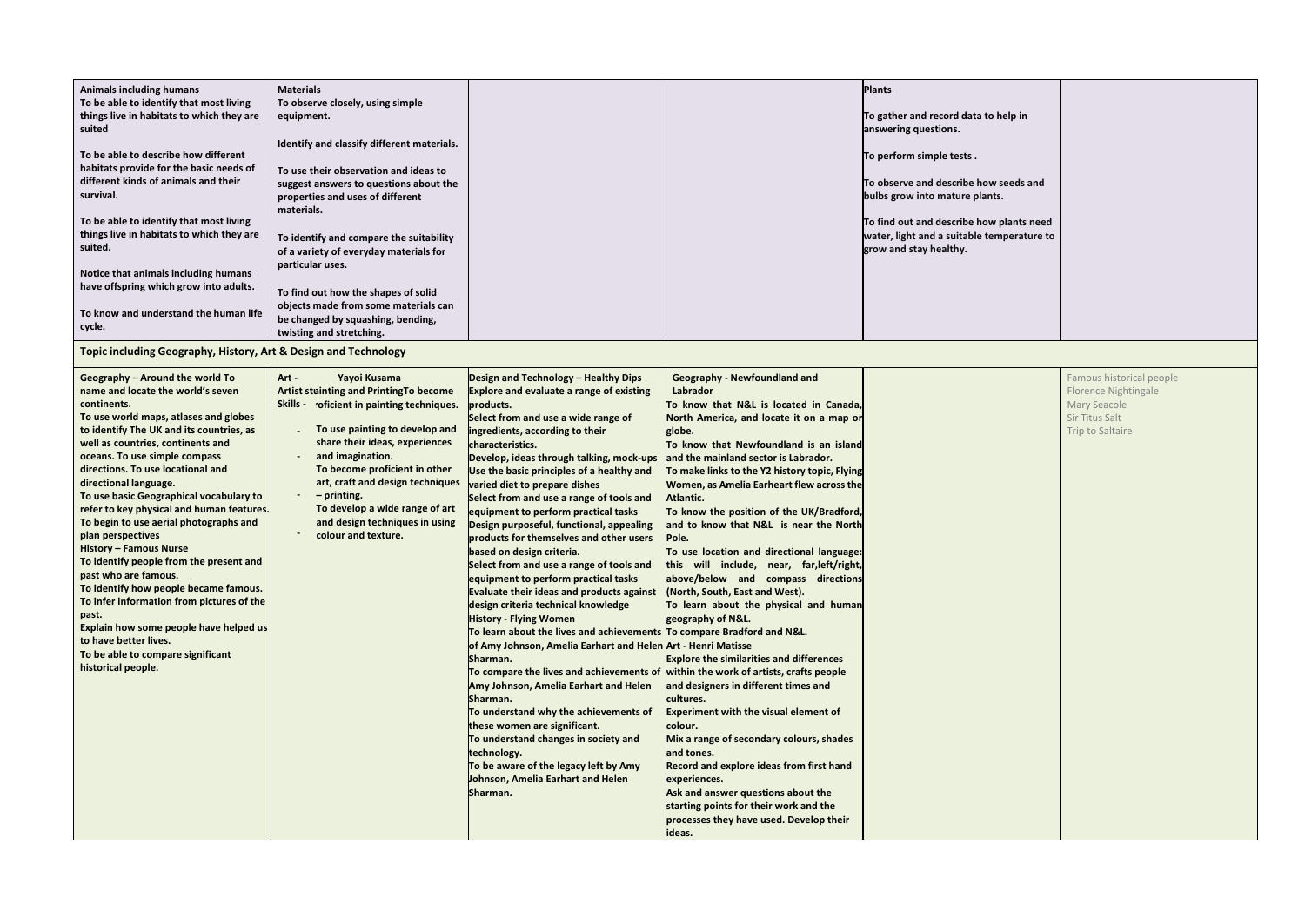|             | Data logging                        |
|-------------|-------------------------------------|
| a computer  | A computer can measure external     |
| ving        | conditions                          |
|             |                                     |
|             |                                     |
| ons to make | Simple sensors can control everyday |

|     |                                                                                                                    | Draw for a sustained period of time from<br>real objects.<br>To experiment with, and create their own<br>art work using paints, paper and clay. |                                                                                                             |
|-----|--------------------------------------------------------------------------------------------------------------------|-------------------------------------------------------------------------------------------------------------------------------------------------|-------------------------------------------------------------------------------------------------------------|
| ICT |                                                                                                                    |                                                                                                                                                 |                                                                                                             |
|     | <b>Coding</b><br>To understand that when a<br>computer does something it is<br>following instructions called code. |                                                                                                                                                 | Coding<br>To understand that when a computer<br>does something it is following<br>instructions called code. |
|     | To practise giving instructions to make<br>objects on the screen move when the<br>$\frac{1}{2}$                    |                                                                                                                                                 | To practise giving instructions to make<br>objects on the screen move when the<br>nxogram starts            |

|                       | $\sim$ processes group monotoneme to mono | $\sim$ processes grading move accesses to mone |
|-----------------------|-------------------------------------------|------------------------------------------------|
|                       | objects on the screen move when the       | objects on the screen move when the            |
| program starts        |                                           | program starts                                 |
|                       | To learn how to make objects move         | To learn how to make objects move              |
| when they are clicked |                                           | when they are clicked                          |
|                       | To practise coding to make things move    | To practise coding to make things move         |
| when they are clicked |                                           | when they are clicked                          |
|                       | To learn to add your own images and       | To learn to add your own images and            |
|                       | make them move when the program           | make them move when the program                |
|                       | starts up To learn to add your own        | starts up To learn to add your own             |
|                       | images and make them move when            | images and make them move when                 |
| they are clicked on   |                                           | they are clicked on                            |
| <b>Online Safety</b>  |                                           | <b>Online Safety</b>                           |
|                       | Use technology safely and respectfully,   | Use technology safely and respectfully,        |
|                       | keeping personal information private;     | keeping personal information private;          |
|                       | identify where to go for help and         | identify where to go for help and              |
|                       | support when they have concerns about     | support when they have concerns about          |
|                       | content or contact on the internet or     | content or contact on the internet or          |
|                       | other online technologies.                | other online technologies.                     |
| <b>PSHE</b>           |                                           |                                                |

| ions to make<br>e when the                                                | Simple sensors can control everyday<br>devices |
|---------------------------------------------------------------------------|------------------------------------------------|
| ects move                                                                 |                                                |
| e things move                                                             |                                                |
| images and<br>e program<br>our own<br>ove when                            |                                                |
| respectfully,<br>tion private;<br>elp and<br>oncerns about<br>internet or |                                                |
|                                                                           |                                                |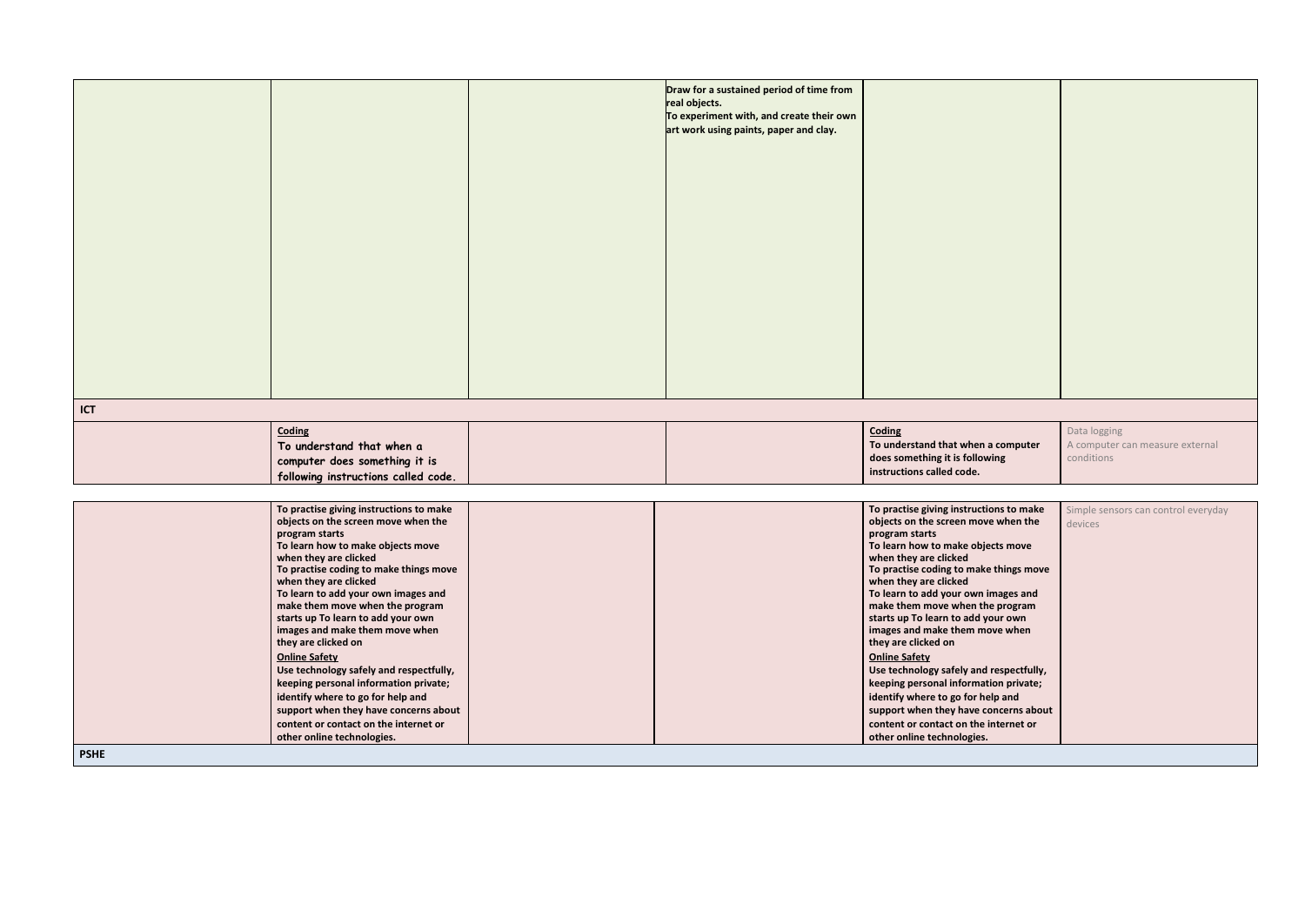| <b>Physical Health and Well being</b><br>To learn about eating well.<br>To know what a healthy diet looks like.<br>To know the benefits of a healthy diet.<br>To know the importance of physical<br>activity, sleep and rest.<br>To understand that an hour a day of<br>physical activity is important for good<br>mental and physical health.<br>To learn about how germs are spread,<br>and how we can prevent them<br>spreading. To know about the roles of<br>people who help us to stay healthy.<br><b>RE</b> | Friendship - Mental health and<br>emotional well being<br>To think about the importance of special<br>people in their lives.<br>To learn about making friends and who<br>can help with friendships (on and<br>offline) To think about solving problems<br>that might arise with friendships (on and<br>offline)                                                                                                                                                                                                                                                                                | Relationships and health education.<br><b>Boys and girls, families</b><br>To learn about the biological<br>differences between male and female<br>animals and their role in the life cycle.<br>To learn about the biological<br>differences between male and female<br>children.<br>To think about growing from young to<br>old and to know that they are<br>growing and changing. | Relationships and health education. Boys<br>and girls, families<br>To understand and respect the differences<br>and similarities between people.<br>To know that everybody needs to be cared<br>for and ways in which they care for others.<br>To know there are different types of<br>family and how their home-life is special. | Keeping safe and managing risk:<br><b>Indoors and outdoors</b><br>To learn about keeping safe in the<br>home, including fire safety.<br>To learn about keeping safe outside.<br>To learn about road safety.                                                                                                                                    |
|--------------------------------------------------------------------------------------------------------------------------------------------------------------------------------------------------------------------------------------------------------------------------------------------------------------------------------------------------------------------------------------------------------------------------------------------------------------------------------------------------------------------|------------------------------------------------------------------------------------------------------------------------------------------------------------------------------------------------------------------------------------------------------------------------------------------------------------------------------------------------------------------------------------------------------------------------------------------------------------------------------------------------------------------------------------------------------------------------------------------------|------------------------------------------------------------------------------------------------------------------------------------------------------------------------------------------------------------------------------------------------------------------------------------------------------------------------------------------------------------------------------------|-----------------------------------------------------------------------------------------------------------------------------------------------------------------------------------------------------------------------------------------------------------------------------------------------------------------------------------|------------------------------------------------------------------------------------------------------------------------------------------------------------------------------------------------------------------------------------------------------------------------------------------------------------------------------------------------|
| PE                                                                                                                                                                                                                                                                                                                                                                                                                                                                                                                 | How new life is welcomed/Making good<br>choices<br>Find out and talk about different ways<br>of welcoming new life; name some<br>artefacts.<br>Ask and respond to questions about<br>belonging.<br>Respond sensitively to the feelings<br>and beliefs of Christians and<br>Muslims. Begin to express ideas<br>about what makes a good rule and<br>why these are important in helping<br>people to live together cooperatively.<br>Re-tell stories about religious and<br>non-religious rules, suggesting some<br>meanings.<br>Find out about and give examples of<br>different religious rules | How and why do people pray?<br><b>Find out how Christians and Muslims</b><br>pray and name some artefacts<br>relating to prayer<br><b>Recognise similarities and differences</b><br>between how Christians and Muslims<br>pray<br>Ask questions and respond to<br>questions about prayer<br>Begin to express their own ideas<br>about the meaning of prayer                        |                                                                                                                                                                                                                                                                                                                                   | What did Jesus teach and how did he<br>live?<br>Explore how people might feel called to<br>do something.<br>Explore why Jesus asked to be baptised.<br>To hear, read and explore stories about<br>how Jesus healed and cared for people.<br>Find out about and respond to how<br>Jesus expects people to forgive others<br>and to be generous. |

| g risk:<br>fe in the<br>1.<br>fe outside.<br>ı. | Recognise use of medicines<br>Household substances<br>Dangers of smoking                                  |
|-------------------------------------------------|-----------------------------------------------------------------------------------------------------------|
|                                                 |                                                                                                           |
| how did he<br>feel called to                    | <b>Special People</b><br>Know who is special to me<br>Identify special people<br>Religious special people |
| o be baptised.                                  |                                                                                                           |
| stories about<br>ed for people.                 |                                                                                                           |
| d to how<br>rgive others                        |                                                                                                           |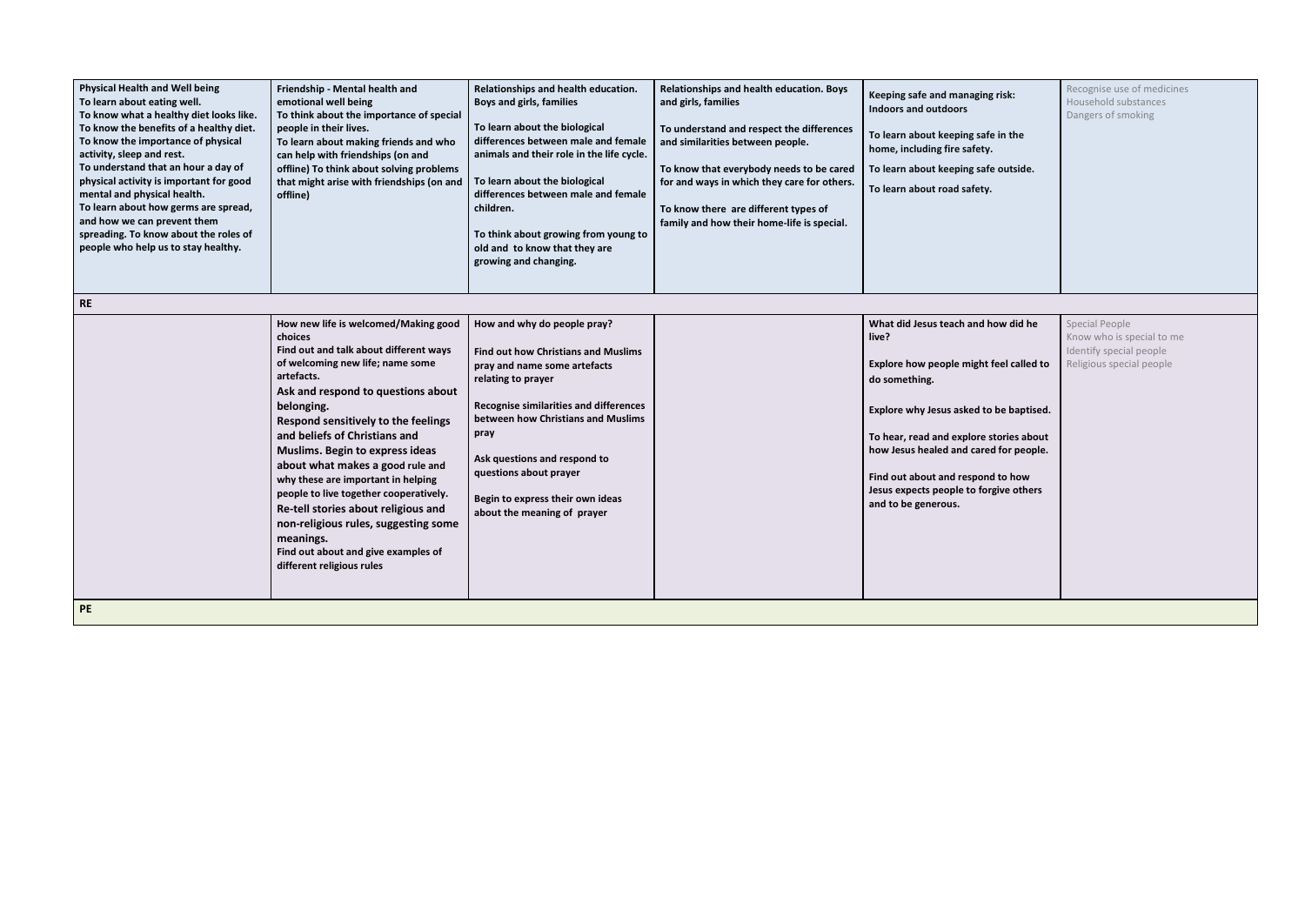| New Age Kurling - use games practices<br>to develop pushing technique, weight<br>and accuracy.<br><b>Football: Aiming to develop ball</b><br>mastery, the ability to use both feet to<br>move the ball and pass. As well<br>understanding the concepts of<br>invasion/space recognition in<br>tag/dribbling games. | <b>Multi skills -</b><br>To improve motor skills - balance,<br>agility, coordination.<br>To travel from one point to another in<br>different directions.<br>To work as part of a team.<br>To develop a sense of fair play.<br>To develop sending and<br>receiving skills. Rolling at first,<br>moving to throwing.<br><b>Gymnastics -</b><br>Travelling on large body parts, - sliding.<br>Travelling using different body shapes.<br>Linking ways of travelling by jumping,<br>rolling, sliding.<br>Linking ways of travelling with different<br>body shapes.<br>Balancing on large surfaces of the body.<br><b>Balancing on smaller body parts.</b><br><b>Combining balancing on small and large</b><br>body parts. | Multi skills-<br>To improve motor skills - balance,<br>agility, coordination.<br>To travel from one point to another in<br>different directions.<br>To work as part of a team.<br>To develop a sense of fair play. To<br>develop sending and receiving skills.<br>Rolling at first, moving to throwing.<br>Dance-<br>Listen to a poem and consider how each<br>of the animals move<br>Move in different pathways<br>To work collaboratively as part of a<br>group<br>Appraise and comment on own<br>performance and that of others | Multi skills -<br>To improve motor skills - balance,<br>agility, coordination.<br>To travel from one point to another in<br>different directions.<br>To work as part of a team.<br>To develop a sense of fair play.<br>To play games incorporating sending<br>and receiving skills.<br>Basketball - To develop travelling with a<br>ball, moving and bouncing at the same<br>time.<br>Improve coordination through dribbling<br>games and develop space recognition.<br>Use passing activities to develop weight<br>and distance when passing to partners<br>or teammates. | Multi-skills -<br>To bounce a ball with control.<br>To roll and stop a ball.<br>To throw and catch a ball.<br>To bounce a ball with control whilst<br>moving with a partner.<br>Tri - Golf<br>To develop cooperation, good<br>sportsmanship and concentration.<br>To demonstrate an understanding of<br>safety issues when using a golf club.<br>Develop the correct grip when holding a<br>golf club. |
|--------------------------------------------------------------------------------------------------------------------------------------------------------------------------------------------------------------------------------------------------------------------------------------------------------------------|-----------------------------------------------------------------------------------------------------------------------------------------------------------------------------------------------------------------------------------------------------------------------------------------------------------------------------------------------------------------------------------------------------------------------------------------------------------------------------------------------------------------------------------------------------------------------------------------------------------------------------------------------------------------------------------------------------------------------|------------------------------------------------------------------------------------------------------------------------------------------------------------------------------------------------------------------------------------------------------------------------------------------------------------------------------------------------------------------------------------------------------------------------------------------------------------------------------------------------------------------------------------|----------------------------------------------------------------------------------------------------------------------------------------------------------------------------------------------------------------------------------------------------------------------------------------------------------------------------------------------------------------------------------------------------------------------------------------------------------------------------------------------------------------------------------------------------------------------------|--------------------------------------------------------------------------------------------------------------------------------------------------------------------------------------------------------------------------------------------------------------------------------------------------------------------------------------------------------------------------------------------------------|

| trol.                       | OAA - outdoor activities that challenge<br>the pupil's body and mind. Grasp basic<br>concepts of navigating to and from<br>different points. |
|-----------------------------|----------------------------------------------------------------------------------------------------------------------------------------------|
|                             | Cricket -                                                                                                                                    |
| trol whilst                 |                                                                                                                                              |
|                             |                                                                                                                                              |
|                             |                                                                                                                                              |
| ood<br>ntration.            |                                                                                                                                              |
| standing of<br>a golf club. |                                                                                                                                              |
| vhen holding a              |                                                                                                                                              |
|                             |                                                                                                                                              |
|                             |                                                                                                                                              |
|                             |                                                                                                                                              |

## **Music**

| Charanga Hands, feet, heart            |  | <b>Charanga - Zootime</b>               |  |
|----------------------------------------|--|-----------------------------------------|--|
| To some songs off by heart.            |  |                                         |  |
| To know some songs have a call and     |  |                                         |  |
|                                        |  | To know some songs off by heart.        |  |
| response.                              |  |                                         |  |
| To know that music has a steady pulse. |  | To know some songs, have a              |  |
| To confidently know and sing songs     |  | response/answer part                    |  |
| from memory.                           |  |                                         |  |
| To know that we can create rhythms     |  |                                         |  |
| and they are different from a steady   |  | To know that unison is everyone singing |  |
|                                        |  | at the same time.                       |  |
| pulse. To know the names of untuned    |  |                                         |  |
| percussion instruments.                |  | To know why we need to warm up our      |  |
| To know that instruments and voices    |  | voices.                                 |  |
| can make high and low sounds, known    |  |                                         |  |
| as pitch.                              |  | I know the names of different           |  |
|                                        |  |                                         |  |
|                                        |  | instruments.                            |  |
|                                        |  |                                         |  |
|                                        |  | I can use what I know about             |  |
|                                        |  | instruments, rhythm, and pulse to play  |  |
|                                        |  | my instrument along with a backing      |  |
|                                        |  |                                         |  |
|                                        |  |                                         |  |
|                                        |  | I can listen and appraise a piece of    |  |
|                                        |  | reggae style music.                     |  |
|                                        |  |                                         |  |
|                                        |  |                                         |  |

| Long and Short - Exploring arrangements<br>ME 1 leading to composition themed on<br>machines<br>Listen to Sorcerer's Apprentice |
|---------------------------------------------------------------------------------------------------------------------------------|
|                                                                                                                                 |